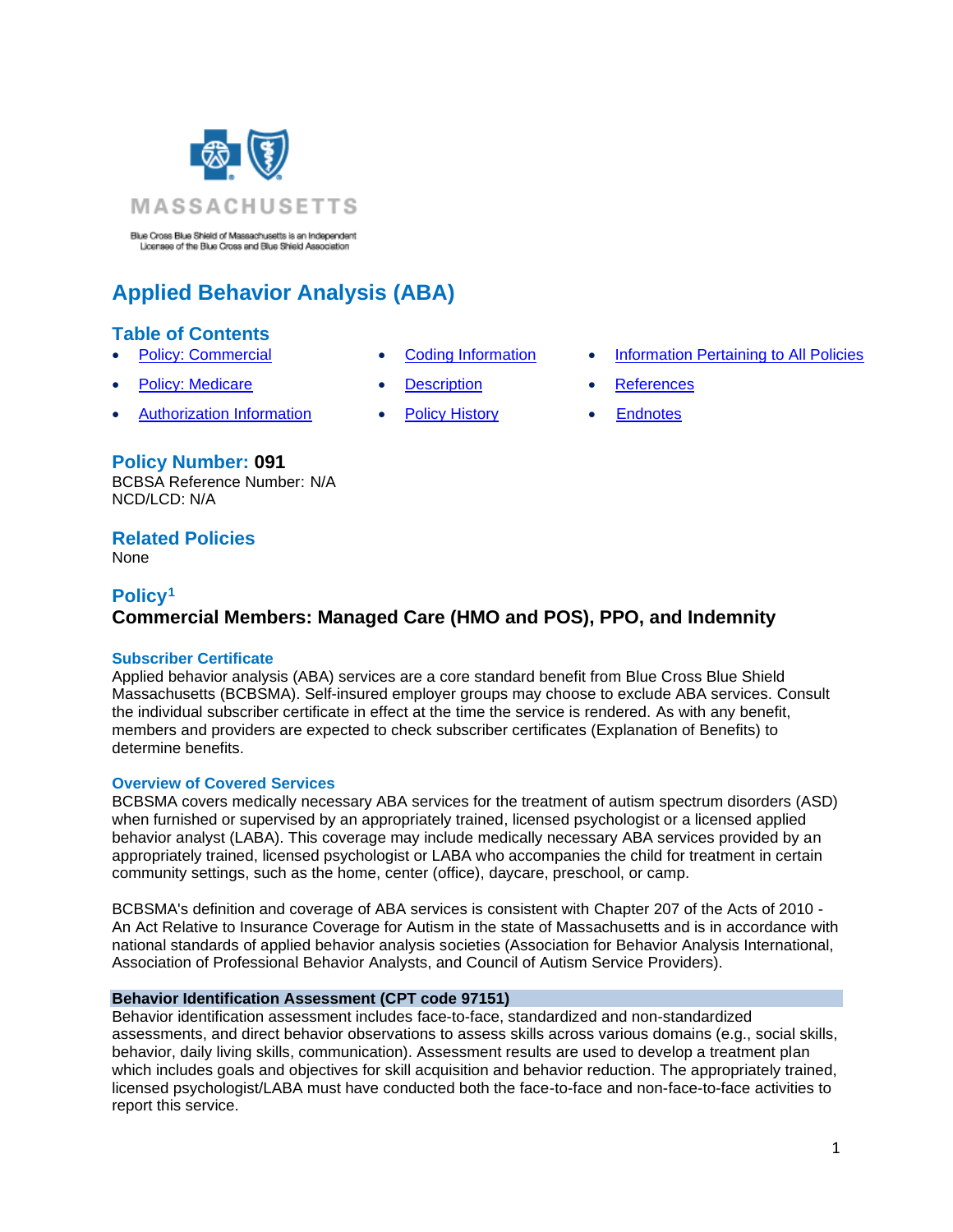Behavior identification assessment services may be considered **[MEDICALLY NECESSARY](https://www.bluecrossma.org/medical-policies/sites/g/files/csphws2091/files/acquiadam-assets/Definition%20of%20Med%20Nec%20Inv%20Not%20Med%20Nec%20prn.pdf#page=1)** for the following scenarios:

- For individuals with a diagnosis of autism spectrum disorder, **AND**
- When completed by the appropriately trained, licensed psychologist/LABA.

Any additional scenarios not meeting the above criteria are considered **[INVESTIGATIONAL](https://www.bluecrossma.com/common/en_US/medical_policies/Definition%20of%20Med%20Nec%20Inv%20Not%20Med%20Nec%20prn.pdf#page=1)**.

**Note**: Behavior identification assessment services are not clinically indicated for ongoing treatment planning and case management (e.g., preparation of materials, review of research, writing treatment protocols, charting data or plotting graphs, coordination with other service providers).

### **Behavior Identification Supporting Assessment (CPT code 97152)**

Behavior identification supporting assessment includes face-to-face, standardized and non-standardized assessments, and direct behavior observations to assess skills across various domains (e.g., social skills, behavior, daily living skills, communication).

Behavior identification supporting assessment may be considered **[MEDICALLY NECESSARY](https://www.bluecrossma.org/medical-policies/sites/g/files/csphws2091/files/acquiadam-assets/Definition%20of%20Med%20Nec%20Inv%20Not%20Med%20Nec%20prn.pdf#page=1)** for the following scenarios:

- For individuals with a diagnosis of autism spectrum disorder, **AND**
- When administered face-to-face, **AND**
- When completed by the behavior technician or appropriately trained, licensed psychologist/LABA.

Any additional scenarios not meeting the above criteria are considered **[INVESTIGATIONAL](https://www.bluecrossma.com/common/en_US/medical_policies/Definition%20of%20Med%20Nec%20Inv%20Not%20Med%20Nec%20prn.pdf#page=1)**.

**Note:** Behavior identification supporting assessment services are not clinically indicated for ongoing treatment planning and case management (e.g., preparation of materials, review of research, writing treatment protocols, charting data or plotting graphs, coordination with other service providers).

#### **Adaptive Behavior Treatment by Protocol (CPT code 97153 or 97154)**

Adaptive behavior treatment by protocol must be administered face-to-face with implementation of treatment protocols and data collection related to each treatment goal implemented during the session. Multiple opportunities to practice skills within sessions should be provided. Services may be provided individually or within a group of at least two but no more than eight patients.

Adaptive behavior treatment by protocol may be considered **[MEDICALLY NECESSARY](https://www.bluecrossma.org/medical-policies/sites/g/files/csphws2091/files/acquiadam-assets/Definition%20of%20Med%20Nec%20Inv%20Not%20Med%20Nec%20prn.pdf#page=1)** for the following scenarios:

- For individuals with a diagnosis of autism spectrum disorder, **AND**
- When administered face-to-face, **AND**
- When completed by the behavior technician or appropriately trained, licensed psychologist/LABA, **AND**
- When implementing treatment protocols and data collection related to each treatment goal, **AND**
- When progress on individual treatment goals is documented.

Any additional scenarios not meeting the above criteria are considered **[INVESTIGATIONAL](https://www.bluecrossma.com/common/en_US/medical_policies/Definition%20of%20Med%20Nec%20Inv%20Not%20Med%20Nec%20prn.pdf#page=1)**.

**Note:** Adaptive behavior treatment by protocol services are not clinically indicated when there is evidence of regression or there is not demonstration of progress on goals for successive authorization periods.

#### **Adaptive Behavior Treatment with Protocol Modification (CPT Code 97155)**

Adaptive behavior treatment with protocol modification includes face-to-face clinical direction and modification of treatment procedures related to treatment goals and objectives outlined within the treatment plan by the appropriately trained, licensed psychologist/LABA. This may include observation of the behavior technician implementing treatment protocols or direct work with the member to help in designing a treatment protocol.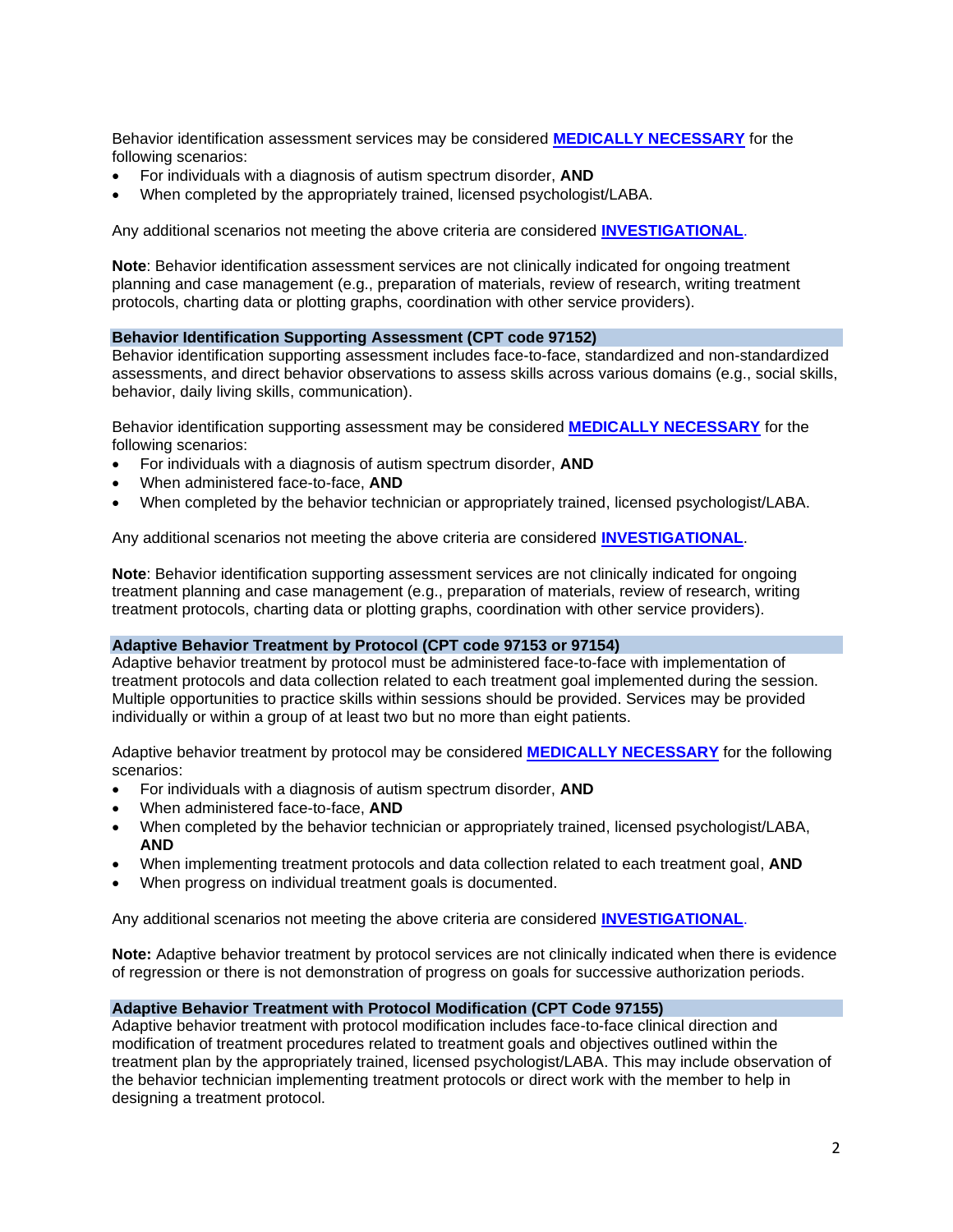Adaptive behavior treatment with protocol modification may be considered **[MEDICALLY NECESSARY](https://www.bluecrossma.org/medical-policies/sites/g/files/csphws2091/files/acquiadam-assets/Definition%20of%20Med%20Nec%20Inv%20Not%20Med%20Nec%20prn.pdf#page=1)** for the following scenarios:

- For individuals with a diagnosis of autism spectrum disorder, **AND**
- When administered face-to-face, **AND**
- When completed by the appropriately trained, licensed psychologist/LABA, **AND**
- When modifying treatment protocols and data collection related to each treatment goal.

Any additional scenarios not meeting the above criteria are considered **[INVESTIGATIONAL](https://www.bluecrossma.com/common/en_US/medical_policies/Definition%20of%20Med%20Nec%20Inv%20Not%20Med%20Nec%20prn.pdf#page=1)**.

**Note:** Adaptive behavior treatment with protocol modification services include a general standard of care of two hours of adaptive behavior treatment with protocol modification for every 10 hours of adaptive behavior treatment protocol.

#### **Group Adaptive Behavior Treatment with Protocol Modification (CPT Code 97158)**

Group adaptive behavior treatment with protocol modification includes face-to-face clinical direction and modification of treatment procedures related to social and behavioral treatment goals and objectives outlined within the treatment plan by the appropriately trained, licensed psychologist/LABA. Services are provided within a group of at least two but no more than eight patients.

Adaptive behavior treatment with protocol modification may be considered **[MEDICALLY NECESSARY](https://www.bluecrossma.org/medical-policies/sites/g/files/csphws2091/files/acquiadam-assets/Definition%20of%20Med%20Nec%20Inv%20Not%20Med%20Nec%20prn.pdf#page=1)** for the following scenarios:

- For individuals with a diagnosis of autism spectrum disorder, **AND**
- When administered face-to-face, **AND**
- When completed by the appropriately trained, licensed psychologist/LABA, **AND**
- When modifying treatment protocols and data collection related to social and/or behavioral treatment goals.

Any additional scenarios not meeting the above criteria are considered **[INVESTIGATIONAL](https://www.bluecrossma.com/common/en_US/medical_policies/Definition%20of%20Med%20Nec%20Inv%20Not%20Med%20Nec%20prn.pdf#page=1)**

#### **Parent/Caregiver Adaptive Behavior Treatment Guidance (CPT code 97156 and 97157)**

Parent/caregiver adaptive behavior treatment guidance includes face-to-face clinical direction, modeling, and modification of treatment procedures related to treatment goals and objectives outlined within the treatment plan by the appropriately trained, licensed psychologist/LABA. This may include modeling of treatment protocols and observation of parent/caregiver implementation of treatment protocols. Services may be provided to more than one family member/caregiver of a patient. Services may also be provided to multiple families of different patients at the same time. Multiple members of the same patient are considered one family/caregiver group. When providing group adaptive behavior treatment guidance, services are provided within a group of at least two but no more than eight patient families/caregivers.

Parent/Caregiver adaptive behavior treatment guidance may be considered **[MEDICALLY NECESSARY](https://www.bluecrossma.org/medical-policies/sites/g/files/csphws2091/files/acquiadam-assets/Definition%20of%20Med%20Nec%20Inv%20Not%20Med%20Nec%20prn.pdf#page=1)** for the following scenarios:

- For individuals with a diagnosis of autism spectrum disorder, **AND**
- When administered face-to-face, **AND**
- When completed by the appropriately trained, licensed psychologist/LABA.

Any additional scenarios not meeting the above criteria are considered **[INVESTIGATIONAL](https://www.bluecrossma.com/common/en_US/medical_policies/Definition%20of%20Med%20Nec%20Inv%20Not%20Med%20Nec%20prn.pdf#page=1)**.

### **Adaptive Behavior Treatment or Assessment by more than one Behavioral Technician with an Appropriately Trained, Licensed Psychologist/LABA Present (CPT Code 0362T and 0373T)**

Adaptive behavior treatment or assessment by more than one behavior technician with an appropriately trained, licensed psychologist/LABA present includes face-to-face implementation of treatment protocols and data collection as well as clinical direction and modification of treatment procedures outlined within the treatment plan by the appropriately trained, licensed psychologist/LABA. The appropriately trained,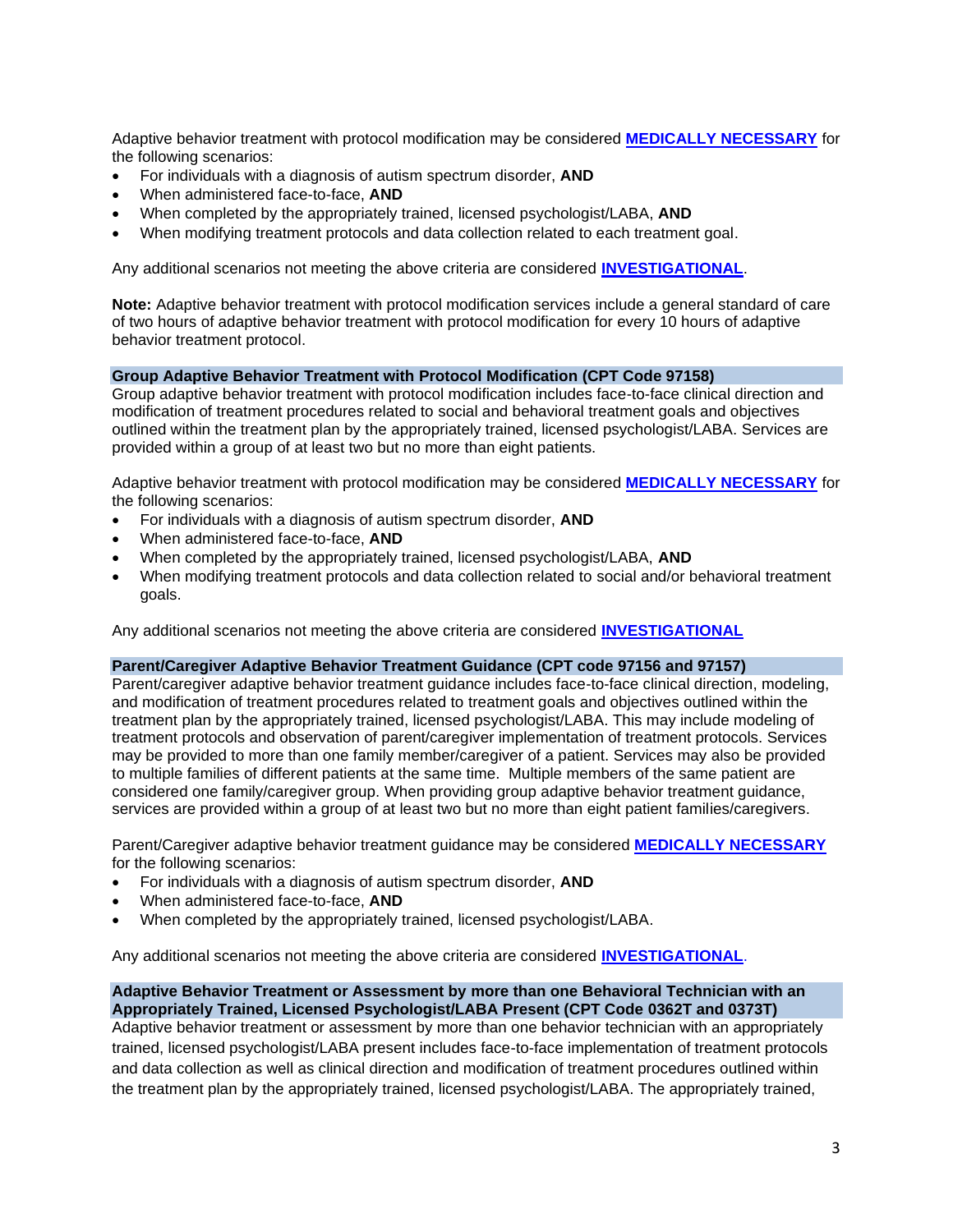licensed psychologist/LABA must be on site and able to join treatment as needed. Treatment is related to significant behavioral disruption such as self-injurious behavior and intense aggression.

Adaptive behavior treatment or assessment by more than one behavioral technician, may be considered **[MEDICALLY NECESSARY](https://www.bluecrossma.org/medical-policies/sites/g/files/csphws2091/files/acquiadam-assets/Definition%20of%20Med%20Nec%20Inv%20Not%20Med%20Nec%20prn.pdf#page=1)** for the following scenarios:

- For individuals with a diagnosis of autism spectrum disorder, **AND**
- When administered face-to-face, **AND**
- Administered by the appropriately trained, licensed psychologist/LABA, who is on site **AND**
- With the assistance of two or more technicians, **AND**
- For a patient who exhibits destructive behavior, **AND**
- Completed in an environment that is customized to the patient's behavior.

Any additional scenarios not meeting the above criteria are considered **[INVESTIGATIONAL](https://www.bluecrossma.com/common/en_US/medical_policies/Definition%20of%20Med%20Nec%20Inv%20Not%20Med%20Nec%20prn.pdf#page=1)**.

#### **Additional Non-Covered Services**

**Non-covered tests/procedures include but are not limited to the following:**

- Applied behavior analysis for diagnoses other than autism spectrum disorder
- Preparation of materials, review of research, writing treatment protocols, charting data or plotting graphs
- Supervision/training of behavior technician/paraprofessionals
- More than one appropriately trained, licensed psychologist/LABA delivering services to a member at any one time
- Accompanying members to appointments or activities outside of the home (e.g., recreational activities, eating out, shopping, play activities, medical appointments), when not part of members documented treatment plan addressing goals related to social and/or behavioral functioning
- Transporting the member in lieu of parent/caregiver, when not part of members documented treatment plan addressing goals related to social and/or behavioral functioning
- Assisting the member with academic work or functioning as a tutor, except when done as part of documented treatment plan addressing goals related to social and/or behavioral functioning
- Providing services that are part of an IEP or functioning as an educational aid in the school setting
- Provider doing housework or chores, or assisting the member with housework or chores, except when done as part of documented treatment plan addressing goals related to social and/or behavioral functioning
- Provider travel time
- Providing respite services (behavior technician support when not actively working on treatment plan) for a patient
- Provider residing in the member's home and functioning as live-in help
- Billing services when members are sleeping
- Indirect work to meet with providers or educational staff
- Fees or tuition for day or overnight camps, residential, educational, vocational, or recreational. programs or other fees for services that are not medically necessary ABA services
- Services provided simultaneously with other medical services such as occupational therapy, speech and language therapy, physical therapy, and psychotherapy
- Non-evidenced based treatment that is not ABA, including but not limited to Relationship Development Intervention and Floor Time.

**Note:** The medical record must be made available to the payer upon request. The medical record includes documentation of individual services provided, session notes, treatment plans, and assessment results.

### <span id="page-3-0"></span>**Prior Authorization Information**

### **Inpatient**

• For services described in this policy, precertification/preauthorization **IS REQUIRED** for all products if the procedure is performed **inpatient**.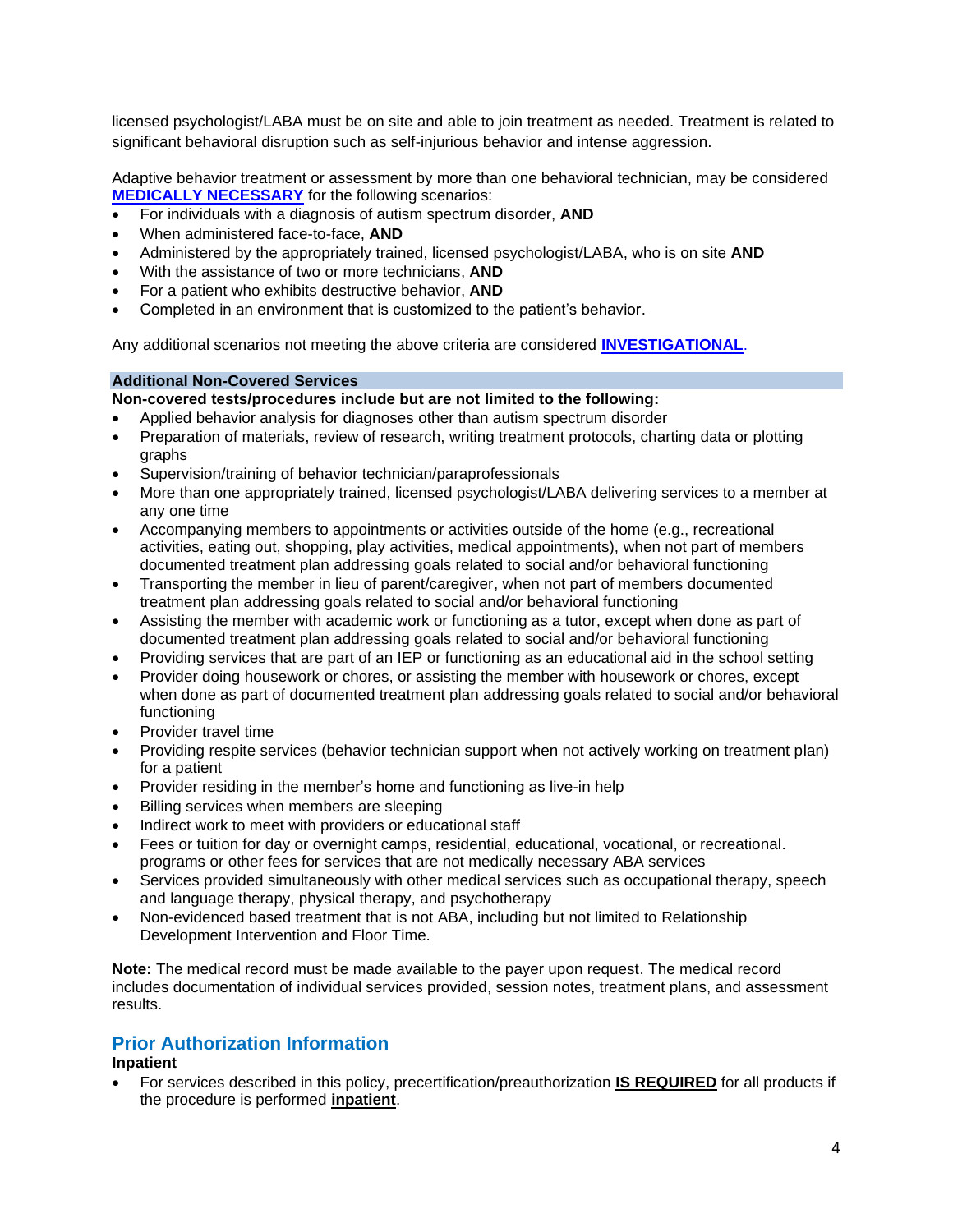### **Outpatient**

• For services described in this policy, see below for products where prior authorization **might be required** if the procedure is performed **outpatient**.

|                                                    | <b>Outpatient</b>                |
|----------------------------------------------------|----------------------------------|
| <sup>1</sup> Commercial Managed Care (HMO and POS) | Prior authorization is required. |
| <b>Commercial PPO and Indemnity</b>                | Prior authorization is required. |

**\*Prior Authorization Request Form: [MP 144 Applied Behavior Analysis Service Request Form](https://www.bluecrossma.org/medical-policies/sites/g/files/csphws2091/files/acquiadam-assets/144%20Applied%20Behavior%20Analysis%20Service%20Request%20Form%20prn.pdf)  [for Initial Assessment and Treatment](https://www.bluecrossma.org/medical-policies/sites/g/files/csphws2091/files/acquiadam-assets/144%20Applied%20Behavior%20Analysis%20Service%20Request%20Form%20prn.pdf)**

#### **This form must be completed and faxed to:**

- Behavioral Health: 1-617-246-4281
- For BCBSMA employees and dependent, fax to 1-888-608-3693

## <span id="page-4-0"></span>**CPT Codes / HCPCS Codes / ICD Codes**

*Inclusion or exclusion of a code does not constitute or imply member coverage or provider reimbursement. Please refer to the member's contract benefits in effect at the time of service to determine coverage or non-coverage as it applies to an individual member.*

*Providers should report all services using the most up-to-date industry-standard procedure, revenue, and diagnosis codes, including modifiers where applicable.*

### **CPT Codes**

| 97151 | Behavior identification assessment, administered by a physician or other qualified health<br>care professional, each 15 minutes of the physician's or other qualified health care<br>professional's time face-to-face with patient and/or guardian(s)/caregiver(s)<br>administering assessments and discussing findings and recommendations, and non-<br>face-to-face analyzing past data, scoring/interpreting the assessment, and preparing the<br>report/treatment plan |
|-------|----------------------------------------------------------------------------------------------------------------------------------------------------------------------------------------------------------------------------------------------------------------------------------------------------------------------------------------------------------------------------------------------------------------------------------------------------------------------------|
| 97152 | Behavior identification-supporting assessment, administered by one technician under the<br>direction of a physician or other qualified health care professional, face-to-face with the<br>patient, each 15 minutes                                                                                                                                                                                                                                                         |
| 97153 | Adaptive behavior treatment by protocol, administered by technician under the direction<br>of a physician or other qualified health care professional, face-to-face with one patient,<br>each 15 minutes                                                                                                                                                                                                                                                                   |
| 97154 | Group adaptive behavior treatment by protocol, administered by technician under the<br>direction of a physician or other qualified health care professional, face-to-face with two<br>or more patients, each 15 minutes                                                                                                                                                                                                                                                    |
| 97155 | Adaptive behavior treatment with protocol modification, administered by physician or<br>other qualified health care professional, which may include simultaneous direction of<br>technician, face-to-face with one patient, each 15 minutes                                                                                                                                                                                                                                |
| 97156 | Family adaptive behavior treatment guidance, administered by physician or other<br>qualified health care professional (with or without the patient present), face-to-face with<br>guardian(s)/caregiver(s), each 15 minutes                                                                                                                                                                                                                                                |
| 97157 | Multiple-family group adaptive behavior treatment guidance, administered by physician<br>or other qualified health care professional (without the patient present), face-to-face with<br>multiple sets of guardians/caregivers, each 15 minutes                                                                                                                                                                                                                            |
| 97158 | Group adaptive behavior treatment with protocol modification, administered by physician<br>or other qualified health care professional, face-to-face with multiple patients, each 15<br>minutes                                                                                                                                                                                                                                                                            |
| 0373T | Adaptive behavior treatment with protocol modification, each 15 minutes of technicians'<br>time face-to-face with a patient, requiring the following components: administration by<br>the physician or other qualified health care professional who is on site; with the                                                                                                                                                                                                   |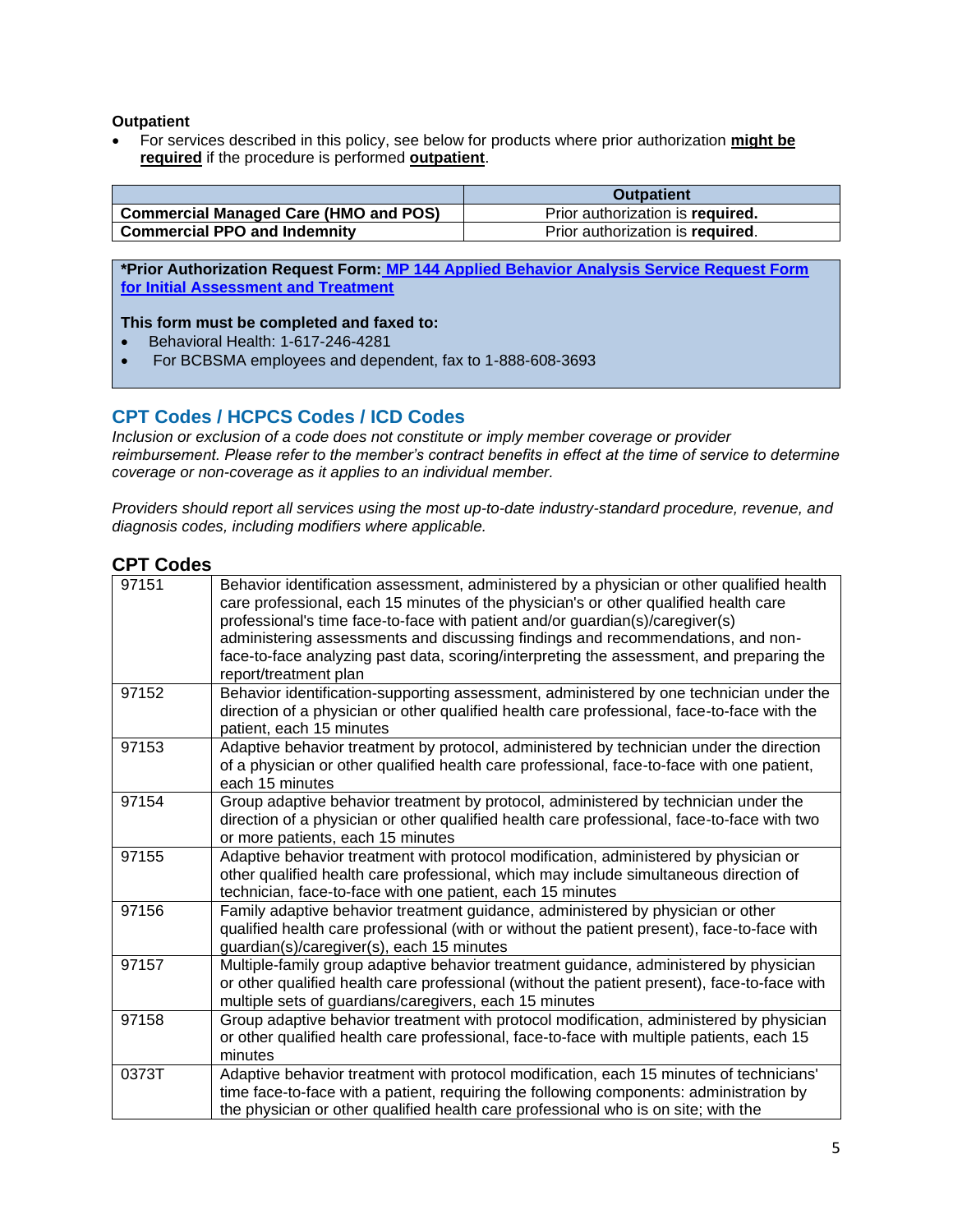|       | assistance of two or more technicians; for a patient who exhibits destructive behavior;<br>completion in an environment that is customized to the patient's behavior.                                                                                                                                                                                                                                                                    |
|-------|------------------------------------------------------------------------------------------------------------------------------------------------------------------------------------------------------------------------------------------------------------------------------------------------------------------------------------------------------------------------------------------------------------------------------------------|
| 0362T | Behavior identification supporting assessment, each 15 minutes of technicians' time<br>face-to-face with a patient, requiring the following components: administration by the<br>physician or other qualified health care professional who is on site; with the assistance of<br>two or more technicians; for a patient who exhibits destructive behavior; completion in an<br>environment that is customized to the patient's behavior. |

### **ICD-10 Diagnosis Codes**

| <b>ICD-10-CM</b><br>diagnosis |                          |
|-------------------------------|--------------------------|
| codes:                        | <b>Code Description</b>  |
| F84.0                         | Autism Spectrum Disorder |

### <span id="page-5-1"></span>**Description**

Applied Behavior Analysis (ABA) services include "the design, implementation, and evaluation of environmental modifications, using behavioral stimuli and consequences, to produce socially significant improvements in human behavior, including the use of direct observation, measurement, and functional analysis of the relationship between environment and behavior." (Chapter 207 of the Acts of 2010).

ABA is a therapeutic treatment provided by a licensed applied behavior analyst (LABA) or appropriately trained, licensed psychologist. ABA is standardly used for the treatment of social, communication, behavioral, and adaptive skills to treat autism spectrum disorder and in some cases other neurodevelopmental disorders. ABA is recognized as an evidence-based standard of care (National Research Council, 2001, American Academy of Pediatrics, 2001, National Standards Project, 2009).

### **Summary**

The purpose of this medical policy is to describe covered/non-covered applied behavior analysis services. The procedure protocols are based on published research, society guidelines and expert opinion and are designed to promote safe and effective treatments for autism spectrum disorder. ABA protocols may focus on skill acquisition or behavior reduction and are developed following a behavioral assessment, development of a treatment plan and written treatment protocols. ABA services allow for multiple practice opportunities within sessions and must include a protocol for generalization of skills and behaviors across people and settings as well as training families and caregivers to provide environmental supports that allow for skill maintenance. ABA services may be provided across age and severity levels. ABA services should be provided in consideration of symptom severity and the benefit of other therapeutic services should be considered when engaging in treatment planning. ABA services should be individualized and provided with a high degree of fidelity.

### <span id="page-5-3"></span>**Policy History**

| <b>Date</b> | <b>Action</b>                                                                                                                                                                       |
|-------------|-------------------------------------------------------------------------------------------------------------------------------------------------------------------------------------|
| 3/1/2022    | New policy describing medically necessary indications and prior authorization<br>information. Reorganized and clarified InterQual criteria into policy #091. Effective<br>3/1/2022. |

### <span id="page-5-0"></span>**Information Pertaining to All Blue Cross Blue Shield Medical Policies**

Click on any of the following terms to access the relevant information:

[Medical Policy Terms of Use](http://www.bluecrossma.org/medical-policies/sites/g/files/csphws2091/files/acquiadam-assets/Medical_Policy_Terms_of_Use_prn.pdf) [Managed Care Guidelines](http://www.bluecrossma.org/medical-policies/sites/g/files/csphws2091/files/acquiadam-assets/Managed_Care_Guidelines_prn.pdf) [Indemnity/PPO Guidelines](http://www.bluecrossma.org/medical-policies/sites/g/files/csphws2091/files/acquiadam-assets/Indemnity_and_PPO_Guidelines_prn.pdf) [Clinical Exception Process](http://www.bluecrossma.org/medical-policies/sites/g/files/csphws2091/files/acquiadam-assets/Clinical_Exception_Process_prn.pdf)

<span id="page-5-2"></span>[Medical Technology Assessment Guidelines](http://www.bluecrossma.org/medical-policies/sites/g/files/csphws2091/files/acquiadam-assets/Medical_Technology_Assessment_Guidelines_prn.pdf)

# **References**